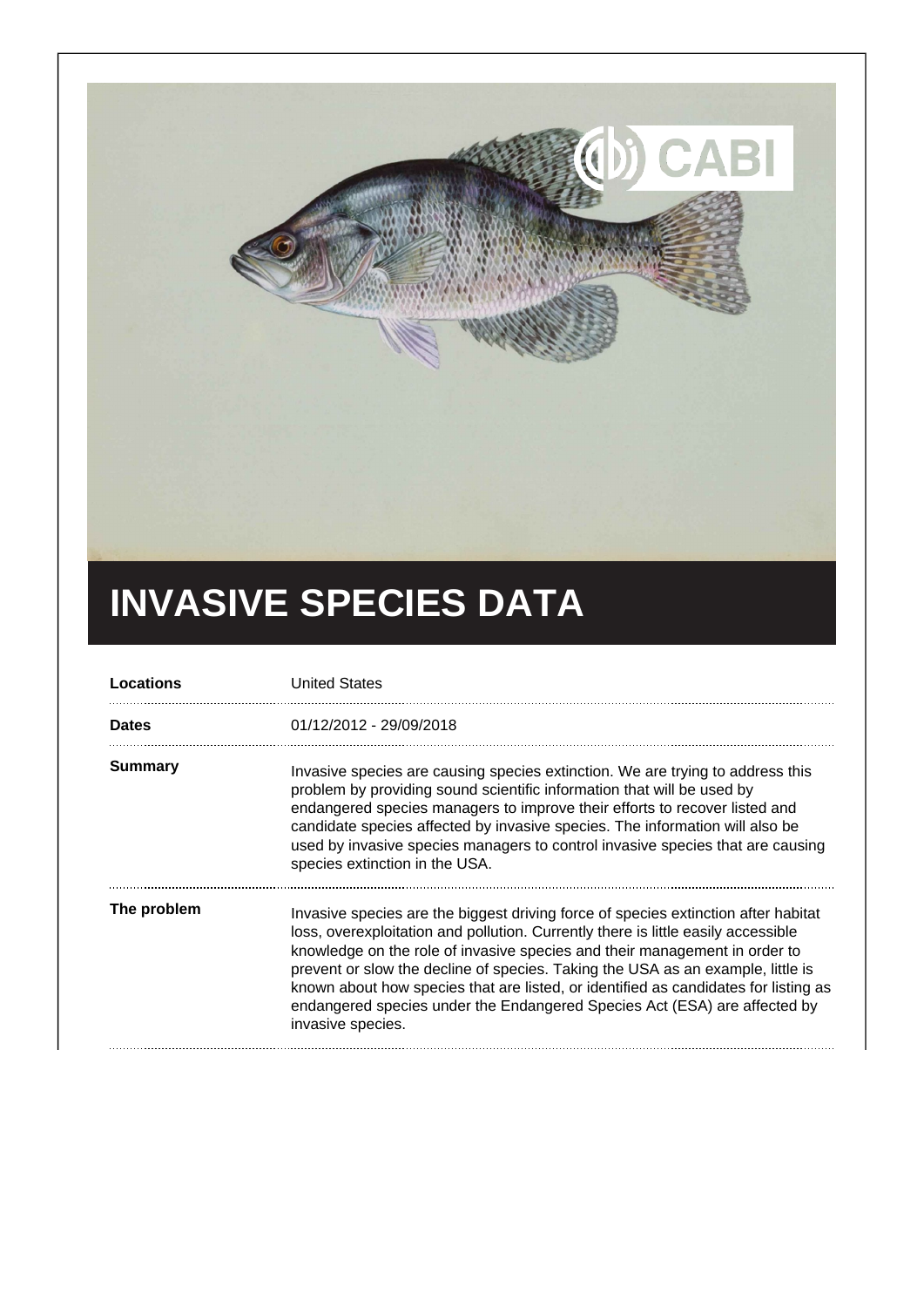| What we are doing     | The ultimate goal of this project is to provide sound scientific information that will<br>be used by endangered species managers, improving their efforts to recover<br>listed and candidate species affected by invasive species. The information we<br>provide will also be used by invasive species managers to control invasive<br>species that are causing species extinction in the USA.                                                                                                                 |
|-----------------------|----------------------------------------------------------------------------------------------------------------------------------------------------------------------------------------------------------------------------------------------------------------------------------------------------------------------------------------------------------------------------------------------------------------------------------------------------------------------------------------------------------------|
|                       | The project will identify sources of information that may demonstrate causal<br>relationships between federally listed species and invasive species (such as<br>ESA listing packages, Status Reviews, Recovery Plans and 5-Year Reviews;<br>The Nature Conservancy's Natural Heritage Programmes; and other relevant<br>scientific information).                                                                                                                                                               |
|                       | We will then analyse those information sources and extract the relevant data<br>where impacts of invasive species on listed or candidate species are identified,<br>capturing for each of these relationships, the correct scientific name of each<br>species, the mechanism of the impact and linking these data back to the source<br>documentation.                                                                                                                                                         |
|                       | CABI's specific role is to compile detailed datasheets on each of the invasive<br>species identified in this work. Each datasheet is compiled by an expert, it is<br>then peer reviewed before being published in the Invasive Species Compendium<br>(or ISC - www.cabi.org/isc). Each datasheet contains authoritative information<br>on invasive species identification, distribution, biology and ecology,<br>management and control; as well as references and links to further sources of<br>information. |
| <b>Results so far</b> | So far, we have produced and published over 300 new datasheets in the ISC on<br>invasive species that are detrimental to threatened species in the USA. Most of<br>these species are plants but insects and other arthropods are the second most<br>common group. We have also included a significant number of freshwater<br>fishes, birds, mammals, other vertebrates and a number of other groups are<br>represented such as molluscs, pathogens, algae, etc.                                               |
|                       | The team has indexed and uploaded more than 200 US Fish and Wildlife<br>Service Recovery Plans to the Compendium, which can also be found using the<br>ISC's basic search interface or by clicking on links from related invasive species<br>datasheets.                                                                                                                                                                                                                                                       |
|                       | To ensure all the appropriate data collected are made fully available, we need to<br>publish them in our Invasive Species Compendium which is open access.                                                                                                                                                                                                                                                                                                                                                     |
|                       | This will improve our coverage of over 640 threatened species that have been<br>identified as affected by invasive species of relevance to the work.                                                                                                                                                                                                                                                                                                                                                           |
|                       | We also need to check and publish 3,500 records in the ISC of invasive-<br>threatened species relationships, impact mechanisms etc.                                                                                                                                                                                                                                                                                                                                                                            |
|                       | In addition to recording invasive-threatened species relationships in the 300 new<br>invasive species datasheets published through this project, we have reviewed a<br>further 2,470 relationships, also identified within information sources on federally<br>listed species, so that these are made accessible and viewable in the<br>Compendium on pre-existing invasive species datasheets. Information includes<br>invasive and threatened species, and impact mechanisms.                                |
|                       | We very much hope that the success of this work could be replicated to address<br>the paucity of data on invasive species impacting on vulnerable species in other<br>parts of the world.                                                                                                                                                                                                                                                                                                                      |
| <b>Donors</b>         | <b>USDA-APHIS</b>                                                                                                                                                                                                                                                                                                                                                                                                                                                                                              |